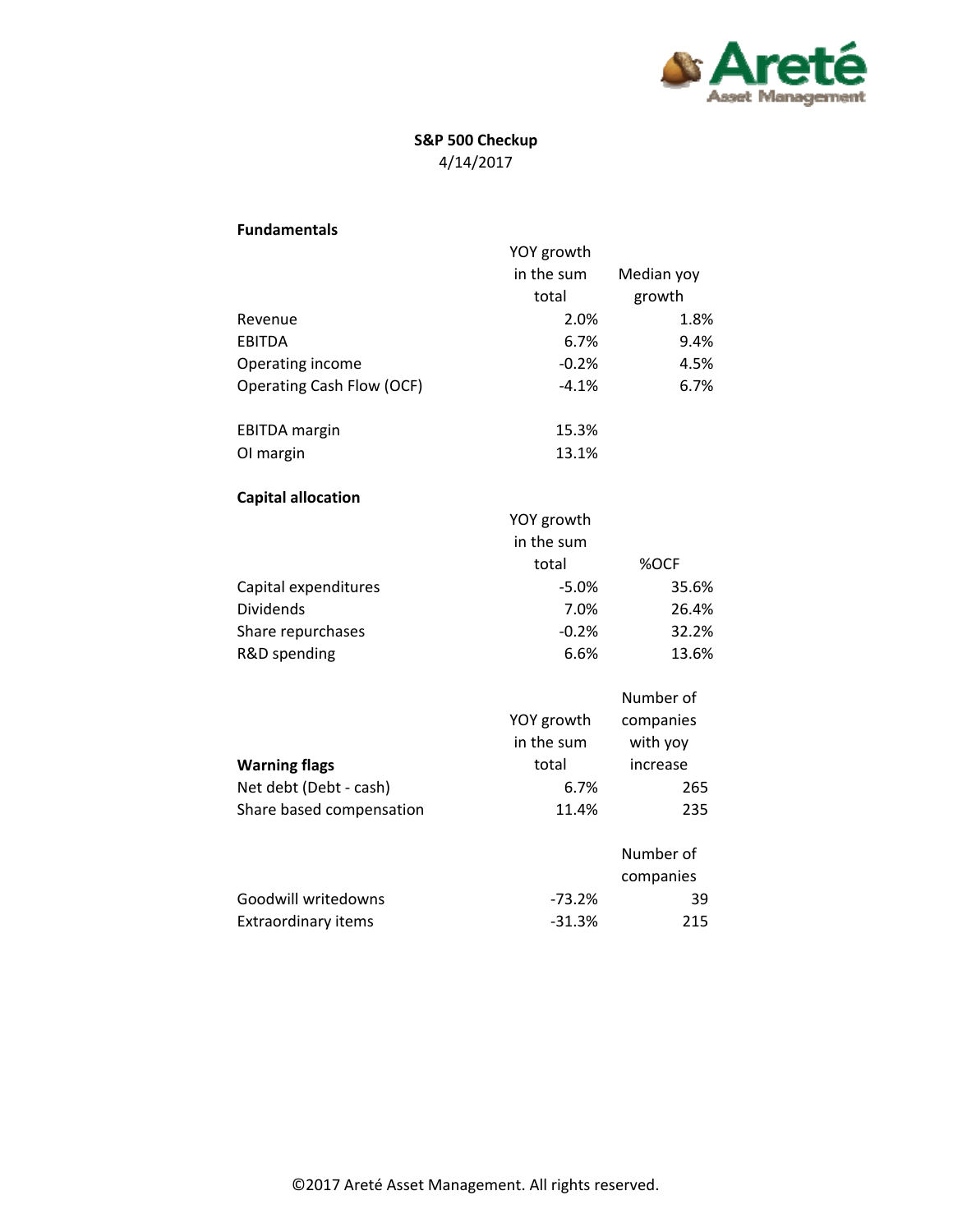## **S&P 500 Checkup Glossary and Commentary**

## **Notes**

The S&P 500 is comprised of constituent companies as of the date of the report for all periods.

**Fundamentals** give an indication of the economic health of the S&P 500 as a whole. Some of the things we look for are revenue growth that corroborates GDP expectations and indications of where operating earnings are heading.

**Areté's take**: In aggregate, revenue growth corroborates low single digit GDP growth, although declining income and cash flow suggests corporate profitability may finally be peaking after many years of growth.

**Capital allocation** identifies the key uses of capital. This is useful because capital that is reinvested in the business through capital expenditures and R&D will provide a solid foundation for future growth. Capital that is returned to shareholders diminishes a company's capacity for future growth.

**Areté's take**: With capital spending down yoy and R&D only partially offsetting it, aggregate reinvestment is muted. This is corroborated by the fact that over 50% of operating cash flow is being returned to shareholders though dividends and share repurchases, and therefore not invested for future growth.

**Warning flags** comprise a number of measures that can highlight potential problems before they become evident in other numbers. Net debt increases risk if it rises faster than the income to service it. Share based compensation is a real expense that often gets overlooked or excluded from presentations. Goodwill writedowns are normally indications of past acquisitions that did not work out and reflect on both industry conditions and management quality. Extraordinary items can help (or hinder) the analysis of underlying operating trends.

**Areté's take**: Aggregate net debt continues to increase faster than aggregate cash flows which reflects incremental leveraging of S&P 500 company balance sheets while rates are low. There was a significant decline in the dollar value of goodwill writedowns although the prior year was dominated by unusual multi‐billion dollar writedowns at GE, MSFT and YHOO.

**Overall view**: We continue to see modest erosion in the overall financial health of S&P 500 companies in aggregate. Normally this would merit only modest caution, but in the context of extremely high valuations, it increases the likelihood that companies will disappoint high expectations.

**For questions and comments, please send an email with your name to: info@areteam.com.**